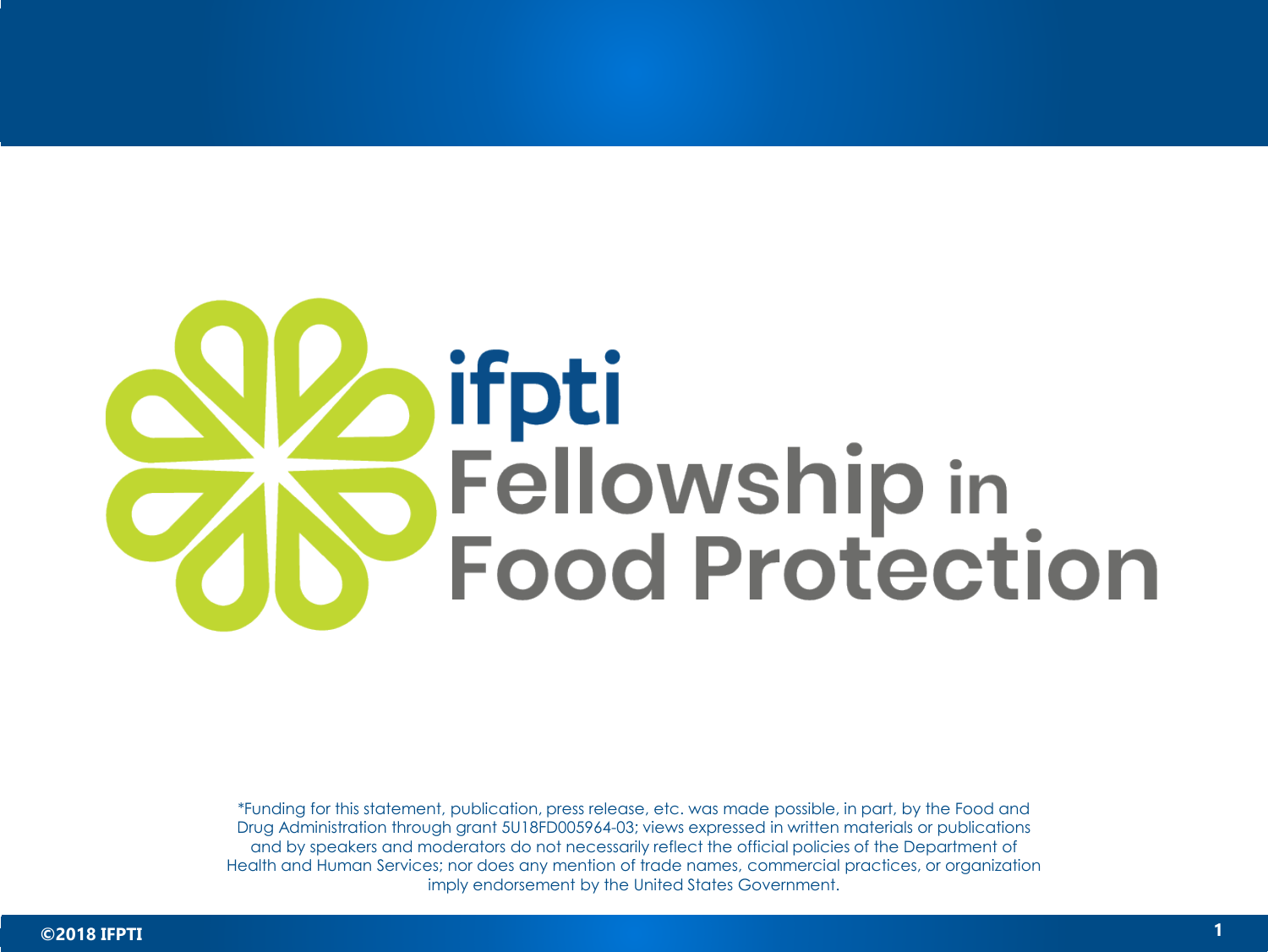

## **IFPTI Fellowship Cohort VII: Research Presentation**

Amanda McDonnell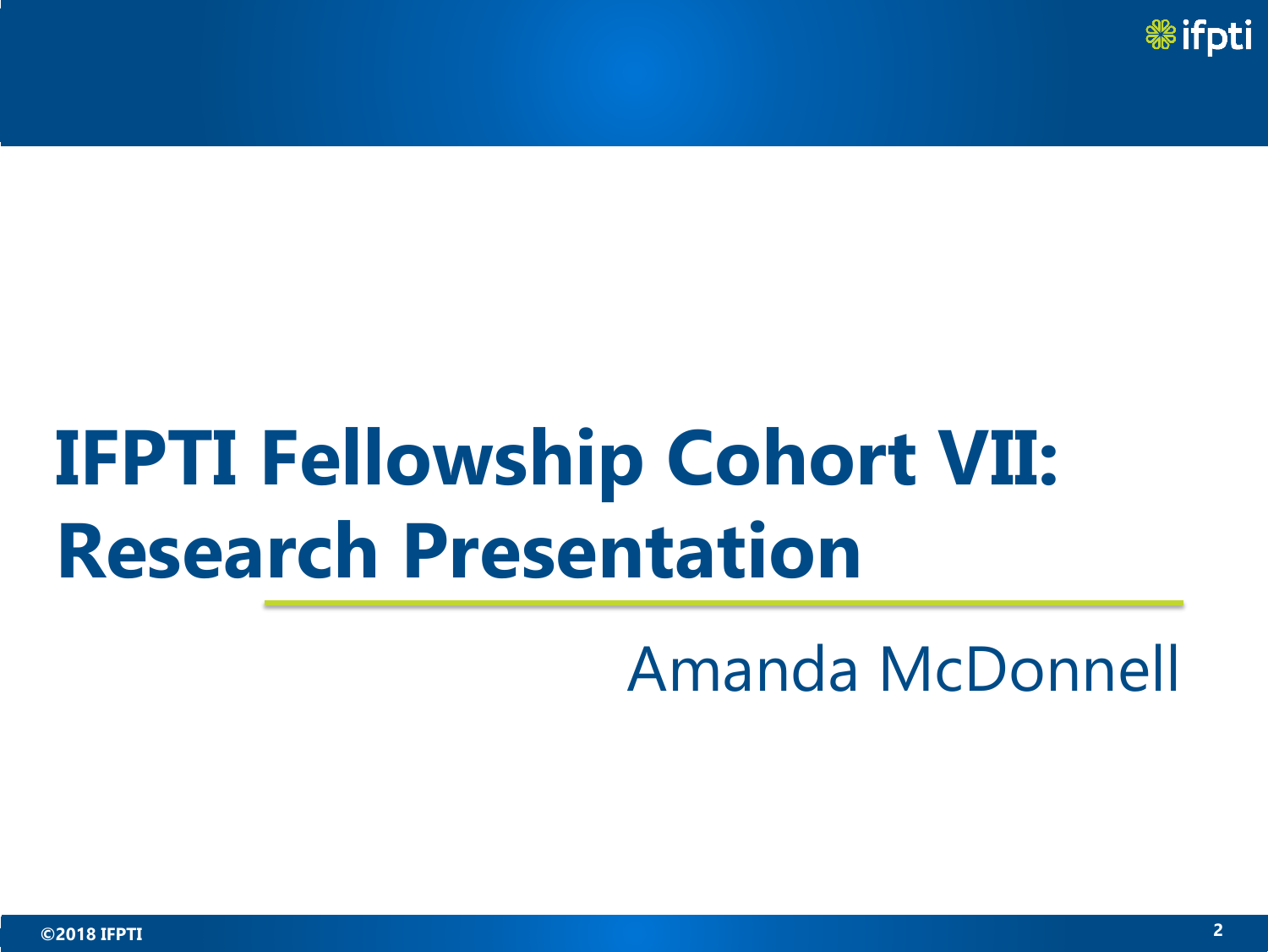

## **Food Truck Risk Factors and Public Health Intervention Violations in Suffolk County, New York**

Amanda McDonnell, Senior Public Health Sanitarian IFPTI 2018-2019 Fellow Suffolk County Dept. of Health Services, New York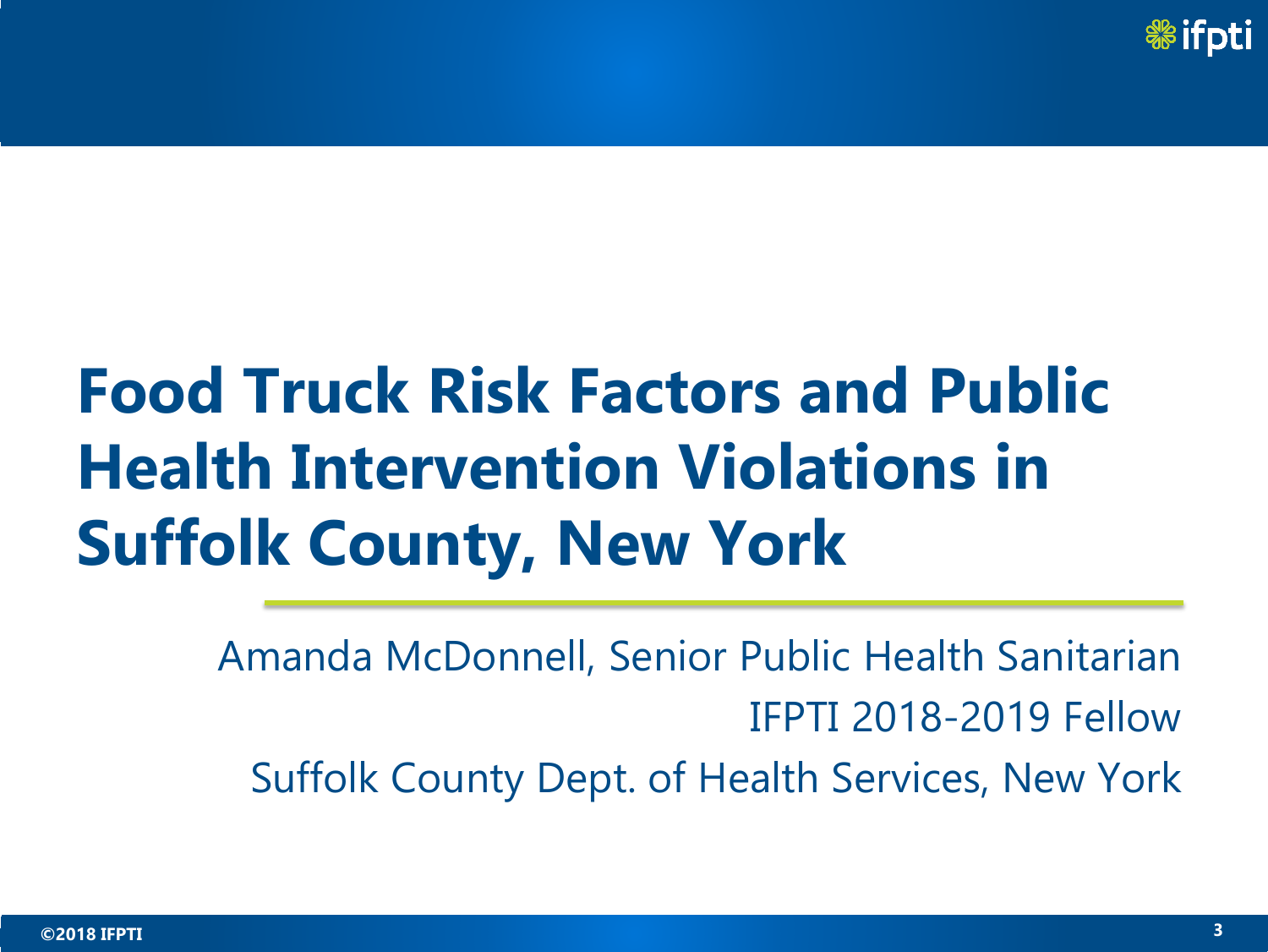



- Mobile food began in the 19th century as covered wagons
- Mobile food vending industry grew after WWII
- In 2008 the food truck industry took off with Kogi Korean BBQ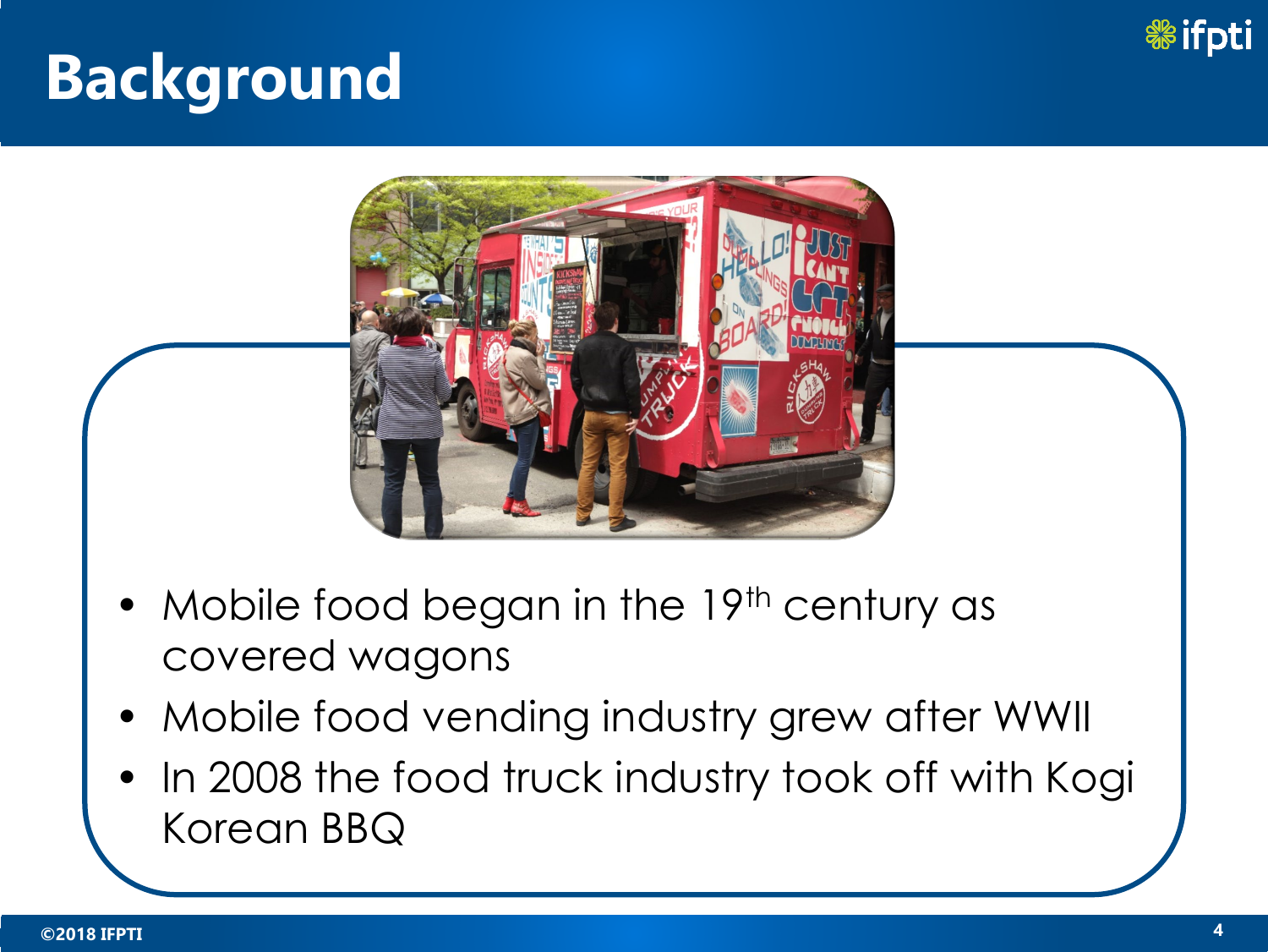

- CDC estimates 1-in-6 Americans get sick from contaminated foods and beverages each year, and 3,000 die
- FDA has identified 5 risk factors that may lead to foodborne illness
	- Poor personal hygiene
	- Improper food holding/ time and temperature
	- Contaminated equipment/protection from contamination
	- Inadequate cooking
	- Food obtained from unsafe sources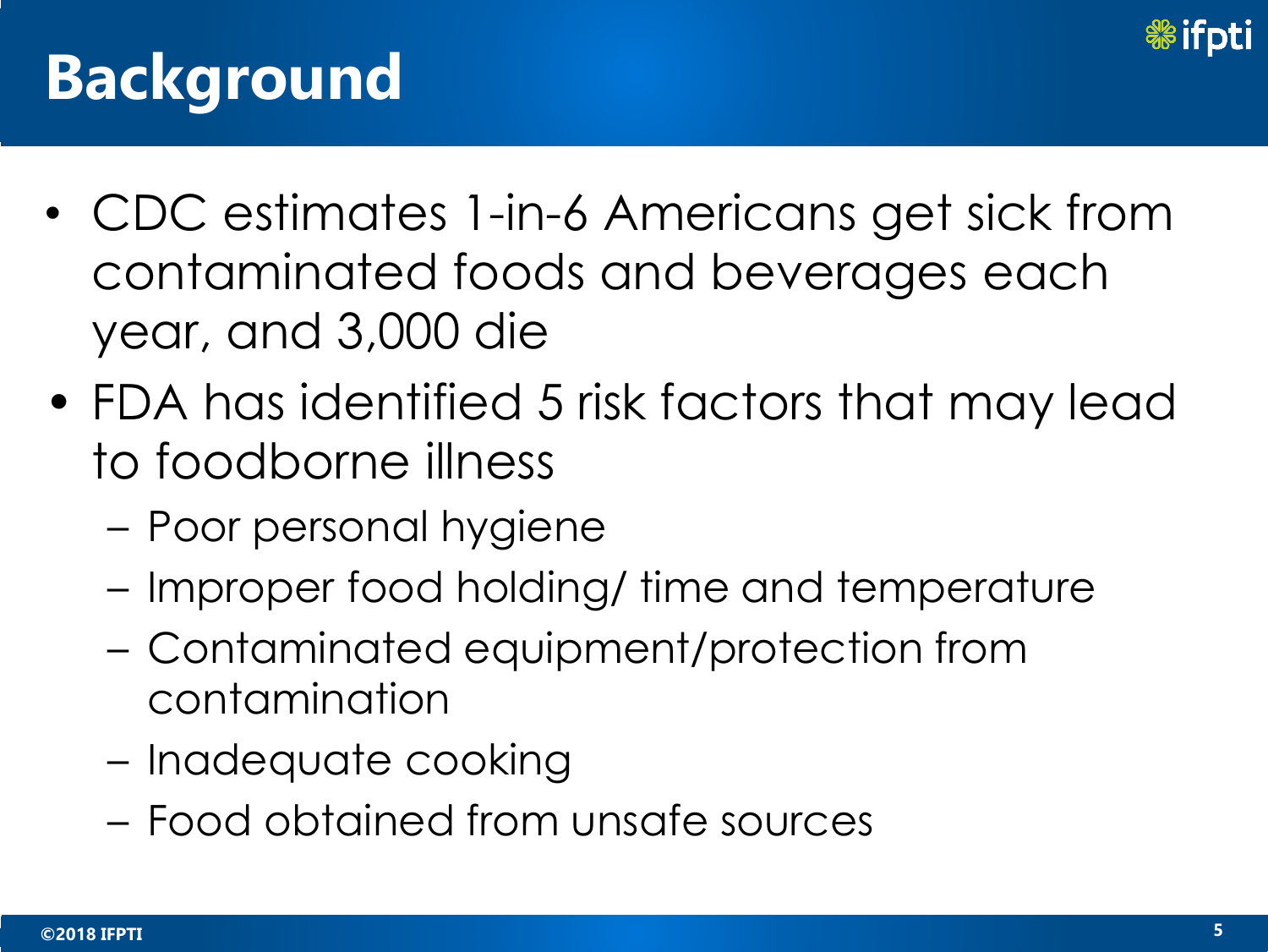

- FDA Food Code addresses controls for these risk factors and established 5 public health interventions
	- Demonstration of knowledge of food safety
	- Employee health controls
	- Controlling hands as a vehicle of contamination
	- Time and temperature parameters for controlling pathogens
	- Consumer advisory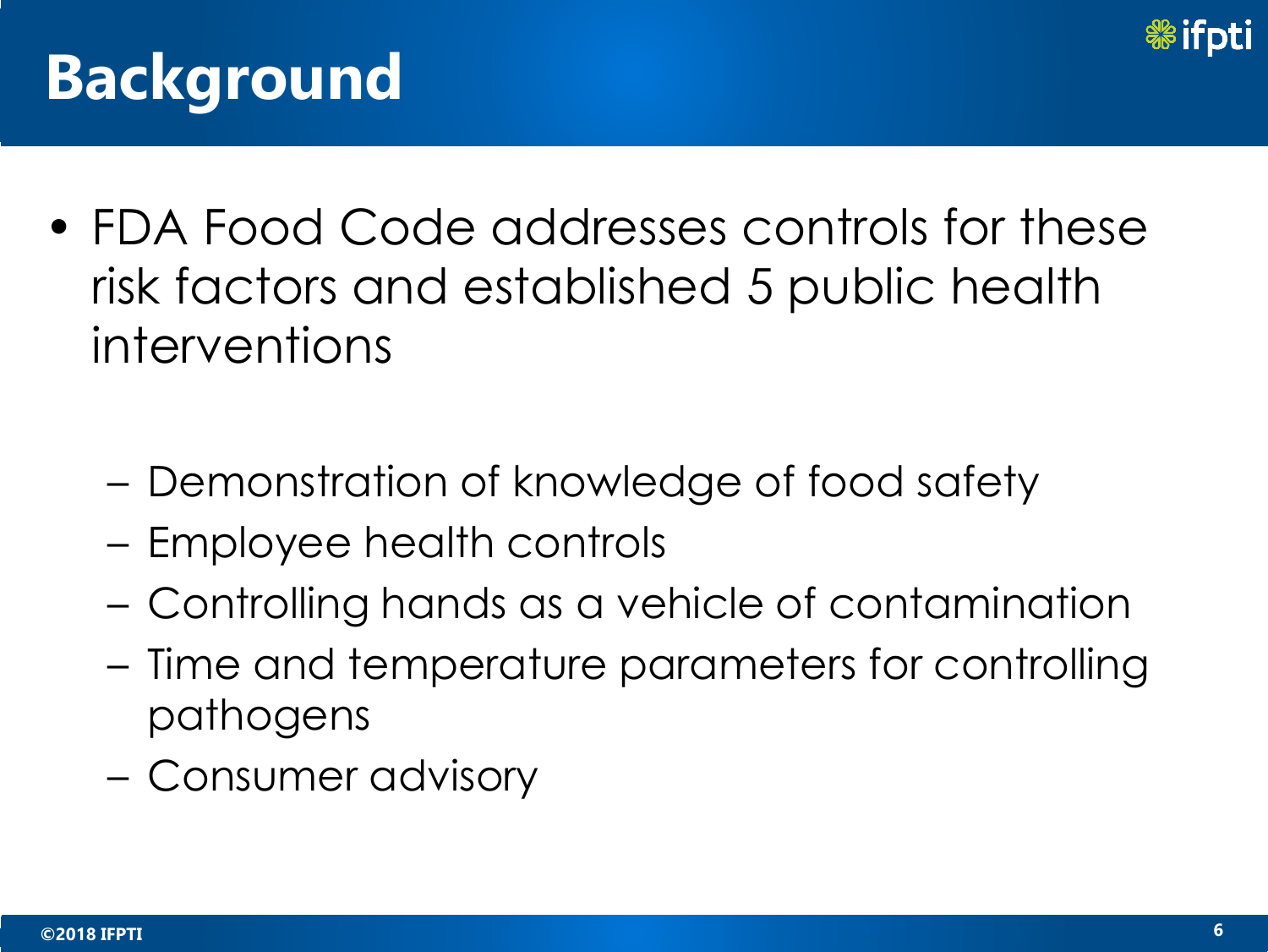

- From 2008 to 2018, the number of Suffolk County food trucks serving complex foods increased from **16** to **115**
	- Study the incidence of risk factors and public health interventions

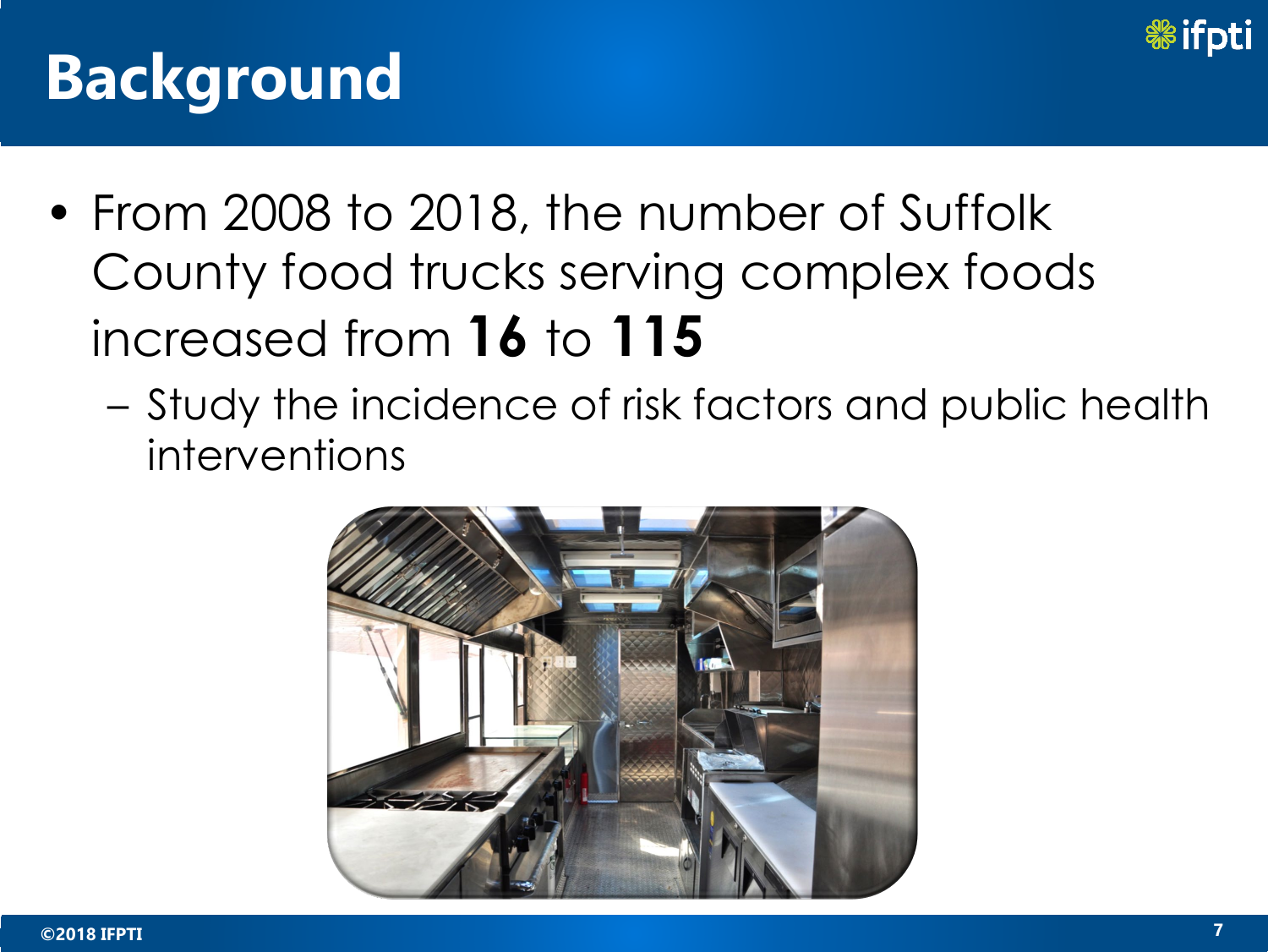

## Suffolk County does not currently track the frequency, types, and trends of the most common risk factors and public health intervention violations associated with food trucks.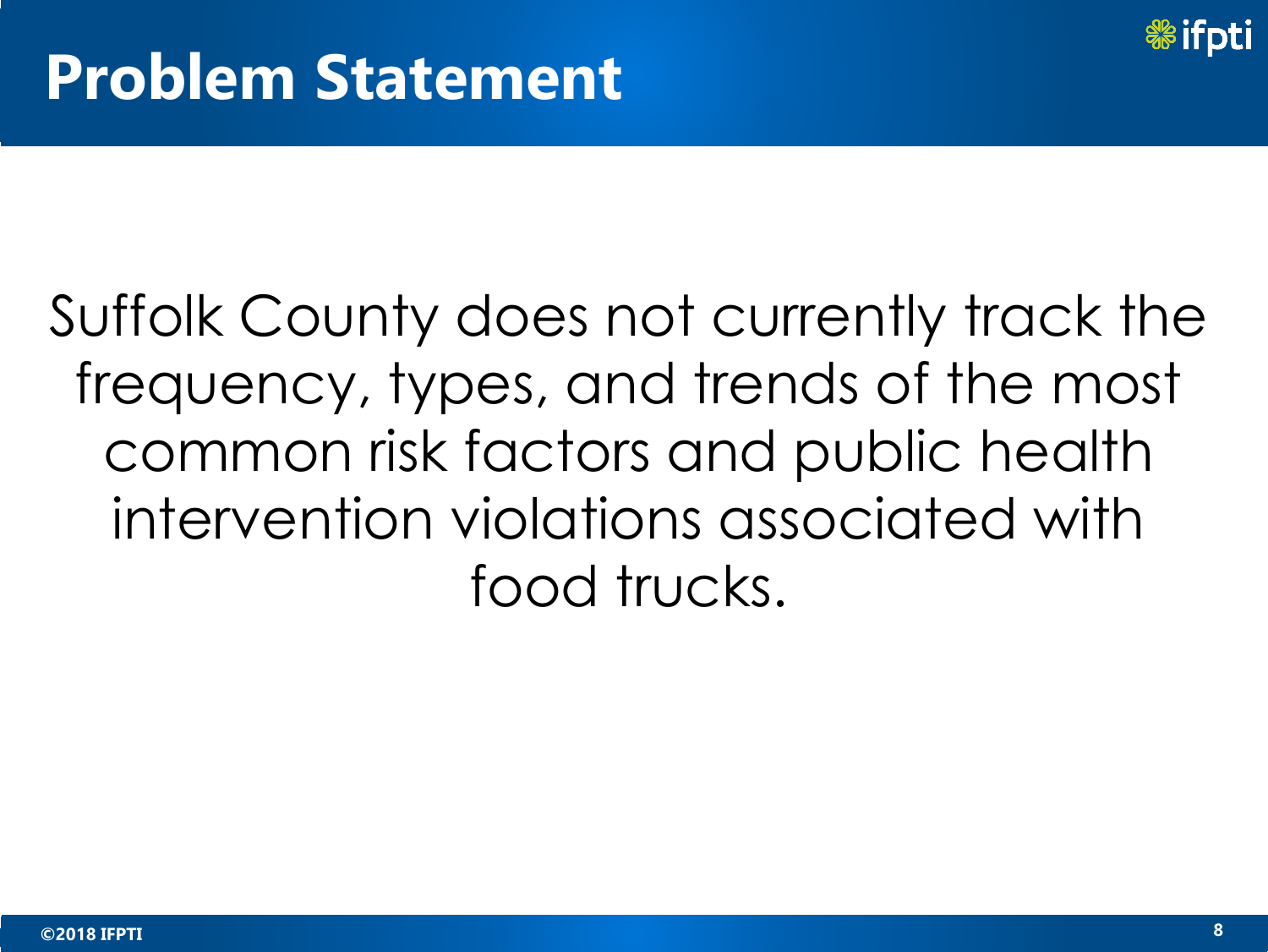

## **Research Questions**

- 1. What is the frequency, types, and trends of the most common risk factors and public health intervention violations cited over the last 36 months on food trucks?
- 2. What are operator perceptions about the frequency, types, and trends of the most common risk factors and public health intervention violations identified in Suffolk County over the last 36 months?
- 3. What are the perceptions of the Nassau County Department of Health and NYC Dept. of Health & Mental Hygiene, two neighboring jurisdictions, about the frequency, types, and trends of the most common risk factors and public health intervention violations identified in Suffolk County over the last 36 months?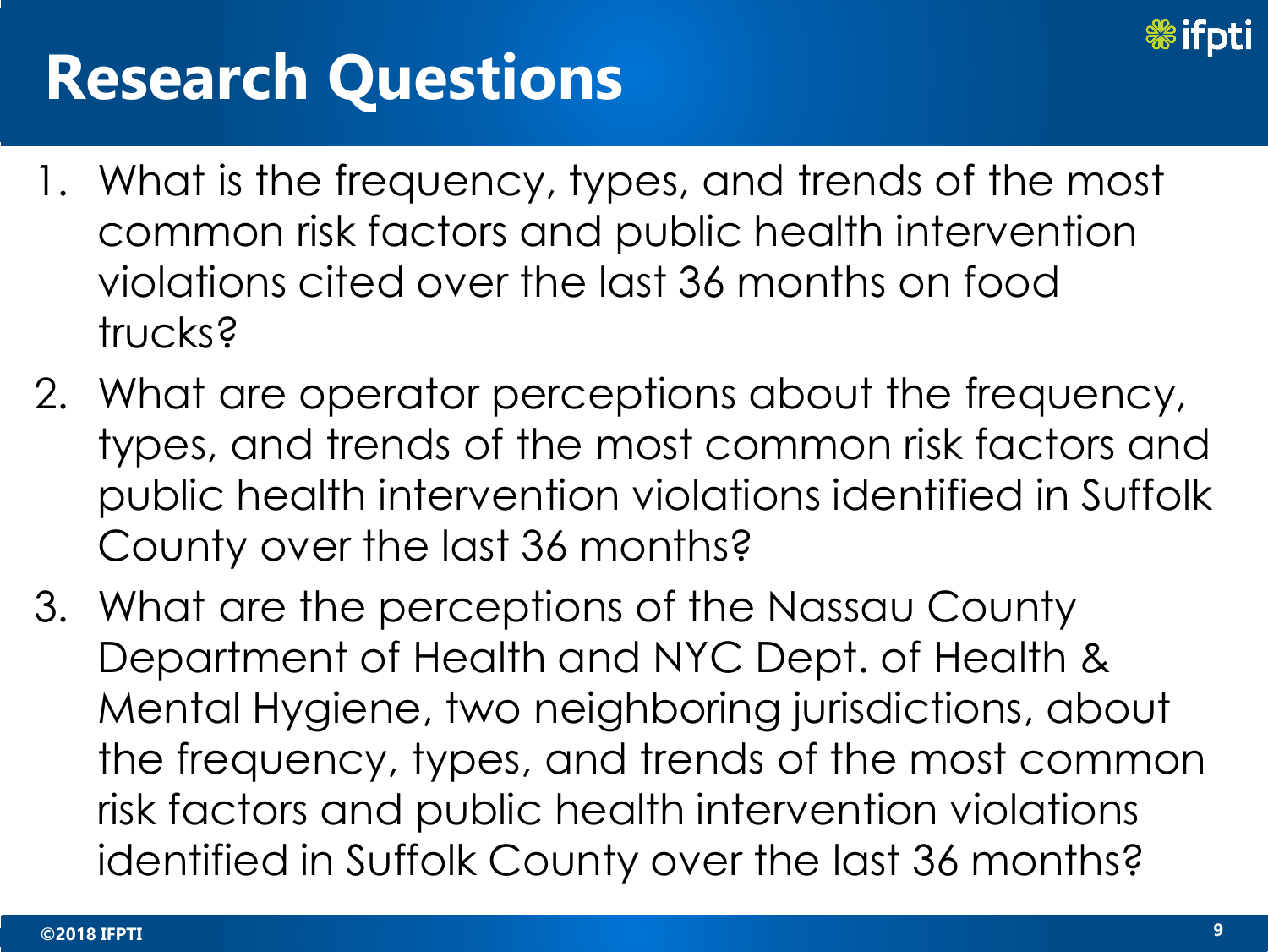

Collected risk factor and public health intervention violations data for past 36 months on mobile food trucks in Suffolk **County** 

Tallied data from hand written reports

Entered data into an Excel spreadsheet and generated descriptive statistics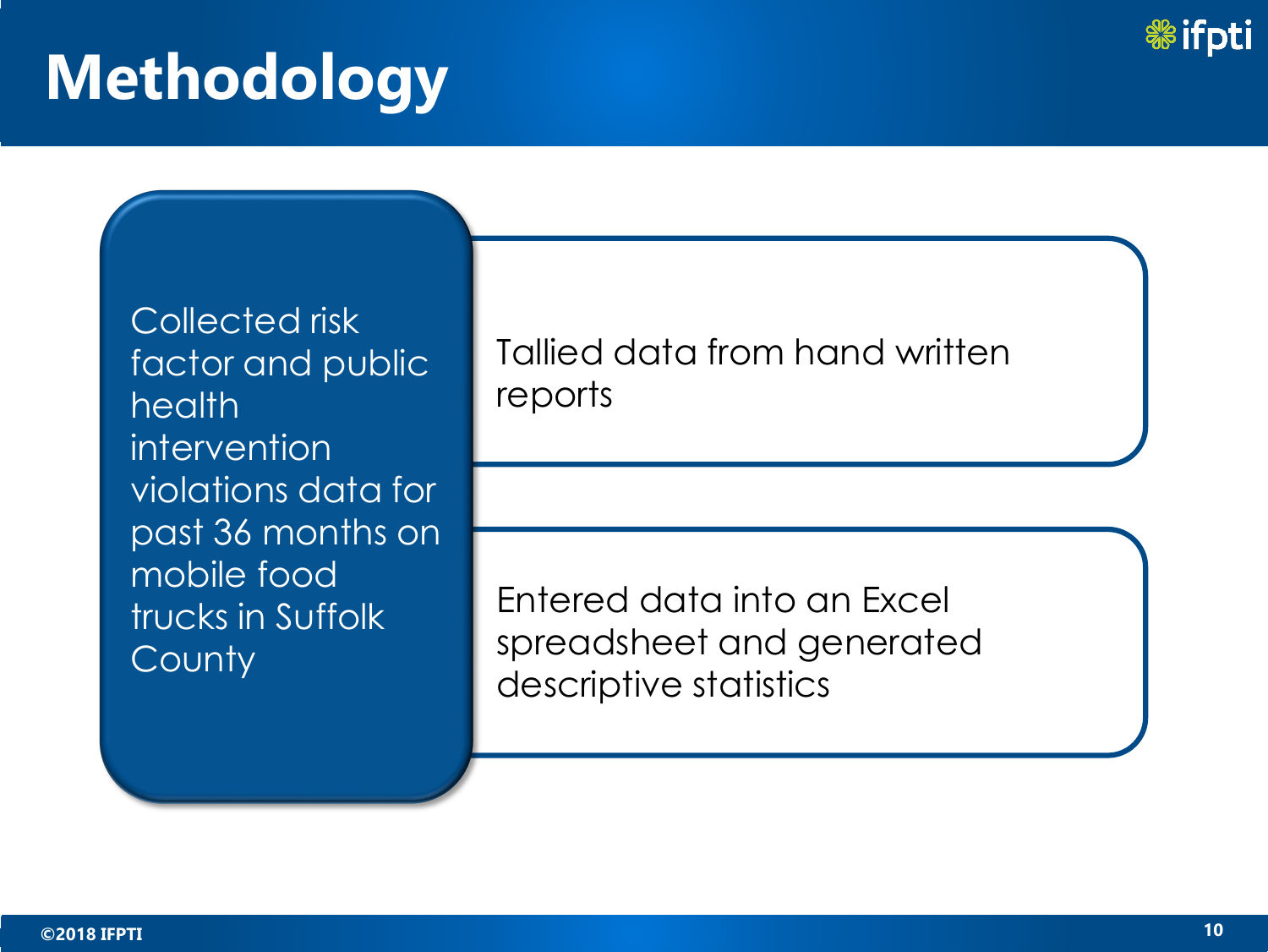

- Conducted phone interviews with food truck operators
- Discussed study with food truck operators and sought their input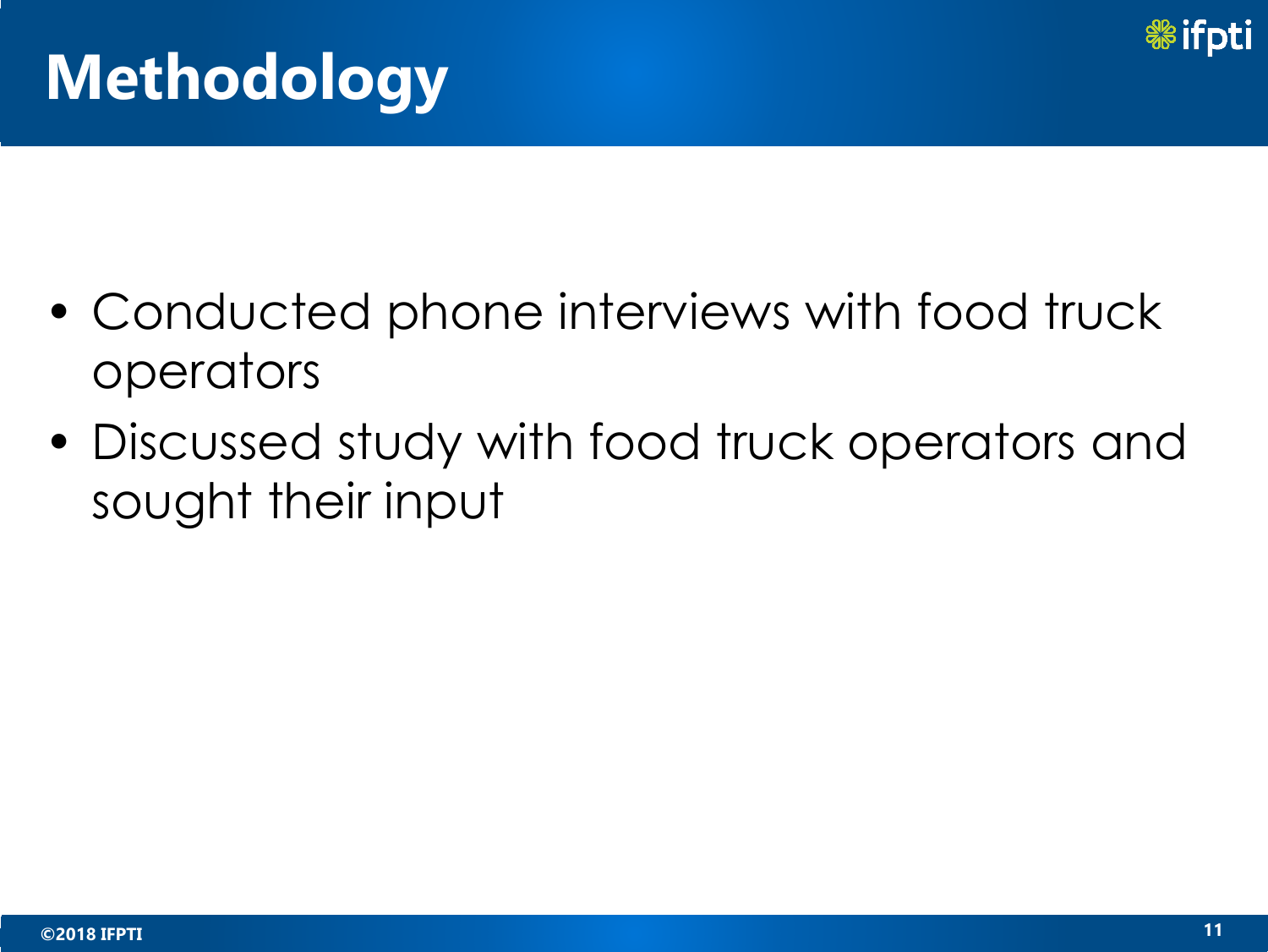

#### Truck operators were asked:

- How the Department can help food truck operators to improve food safety?
- What food truck operators could do to improve food safety on their vehicles?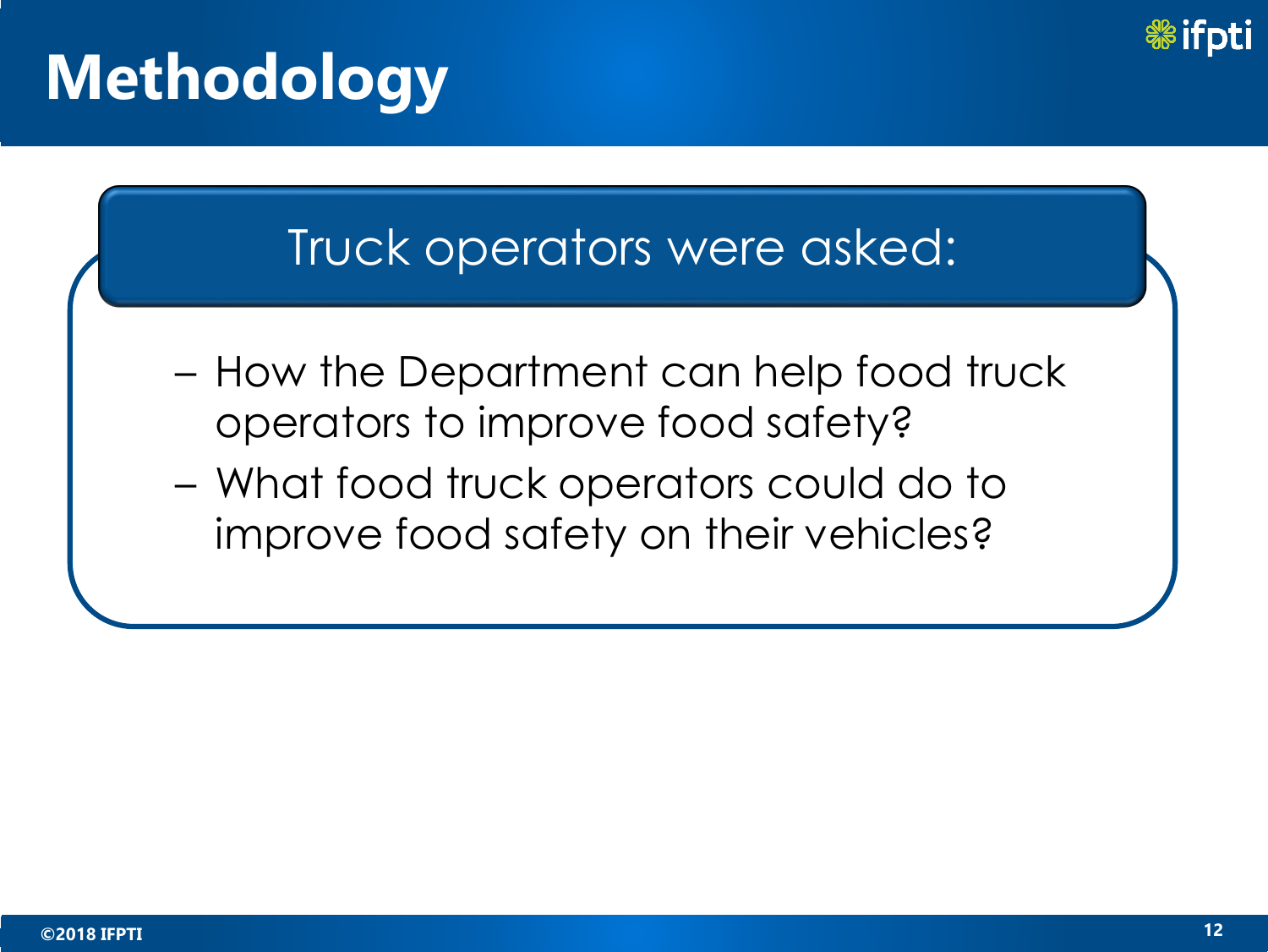

- Conducted phone interviews with Nassau County Department of Health and New York City Department of Health & Mental Hygiene
	- The study was discussed to elicit their perceptions of the most common risk factors and public health intervention violations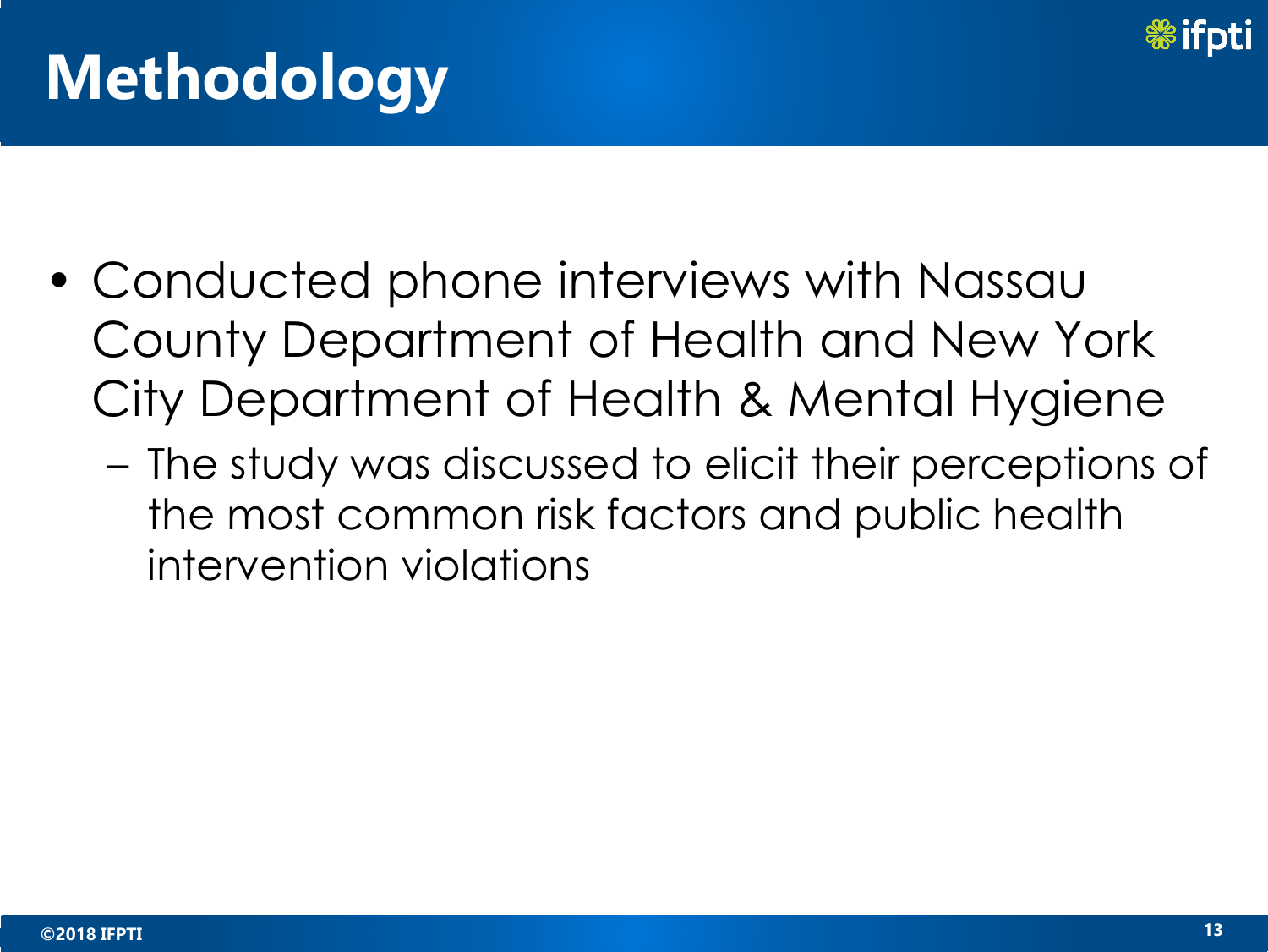

## **Study Population**

433 inspection reports of Suffolk County food trucks from 2016 through 2018

10 food truck operators

2 neighboring health department jurisdictions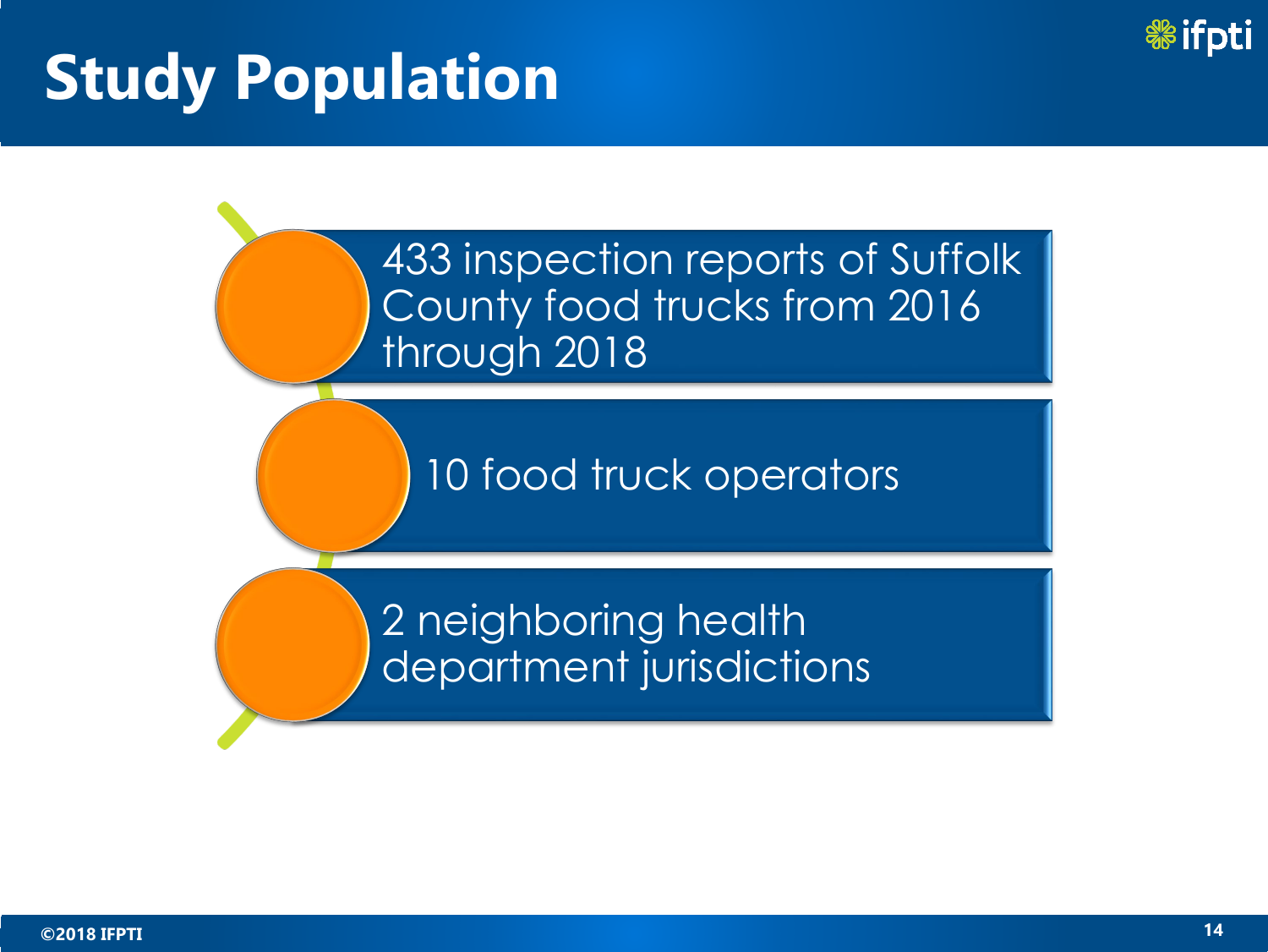

- Most common risk factors and public health intervention violations
	- The same four most common violations were found in 2016 – 2018 inspections
		- TCS foods not held at adequate temperature
		- Inadequate hand washing
		- Food not protected during storage
		- No food manager on site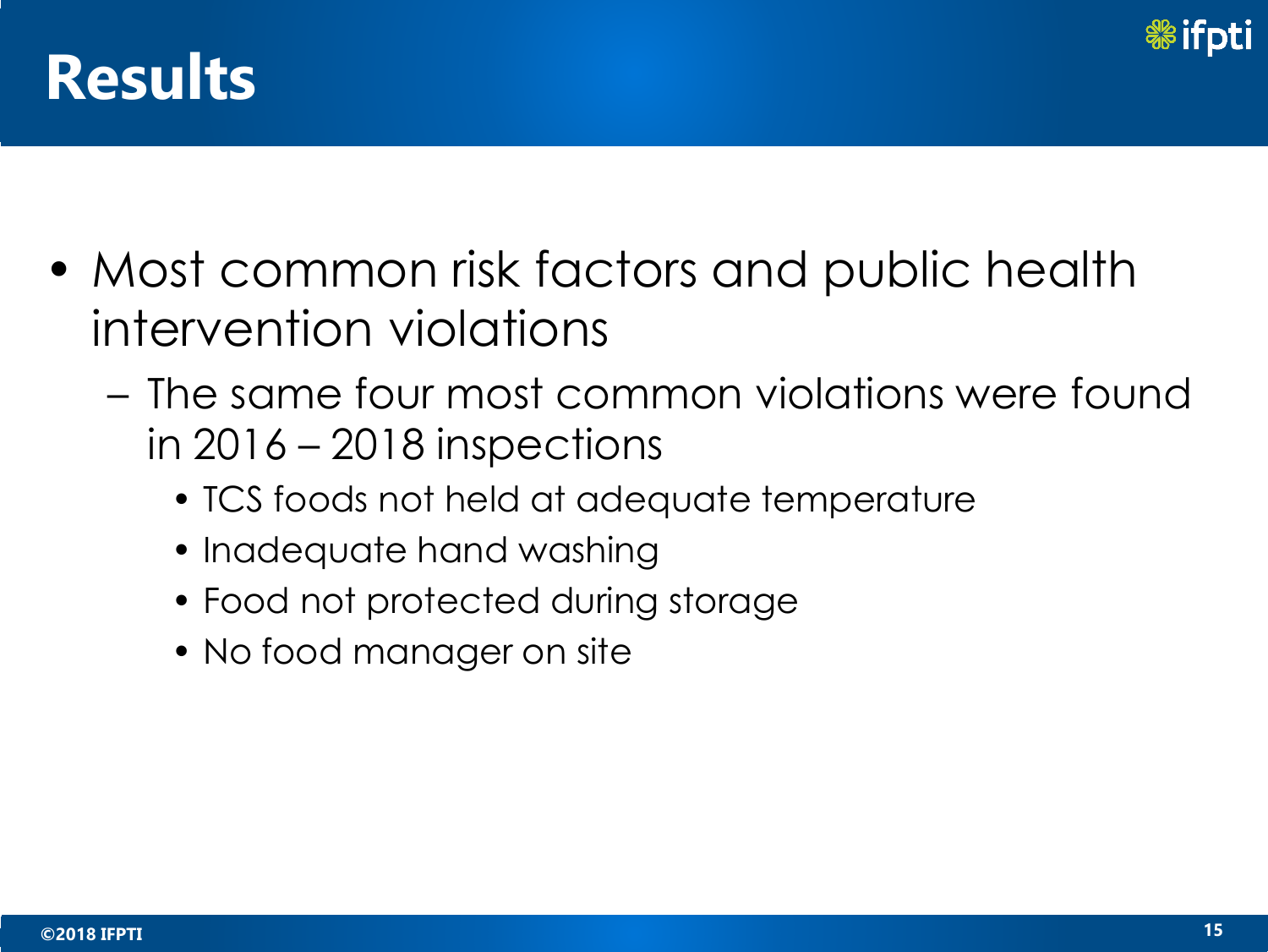

#### **Suffolk County NY Most Common Risk Factors and Public Health Intervention Violations**



**Percentage of Food Truck Inspections Risk Factors and Public Health Intervention Violations**

**Risk Factors and Public Health**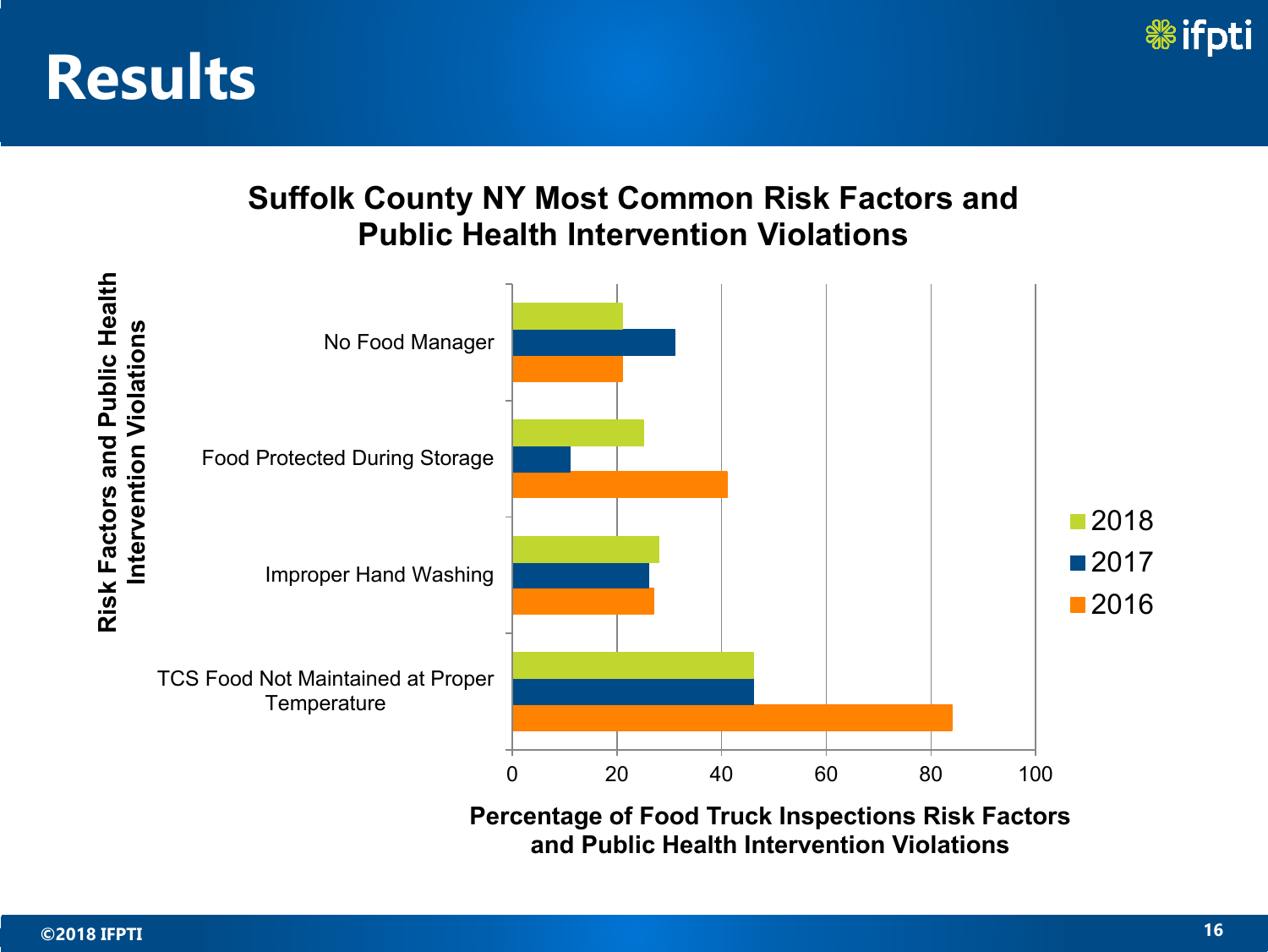

**All 10 food truck operators agreed that these were the 4 risk factor and public health intervention violations they would expect to see:**

**30%** requested a food safety class specific to food trucks

**10%** felt that all food workers should take a food safety class

**20%** requested a self-inspection checklist or informational sheet of the most common violations

**20%** felt Suffolk County should increase enforcement action

**10%** felt Suffolk County should conduct only pre-operational inspections

**10%** think Suffolk County should conduct more unannounced operational field inspections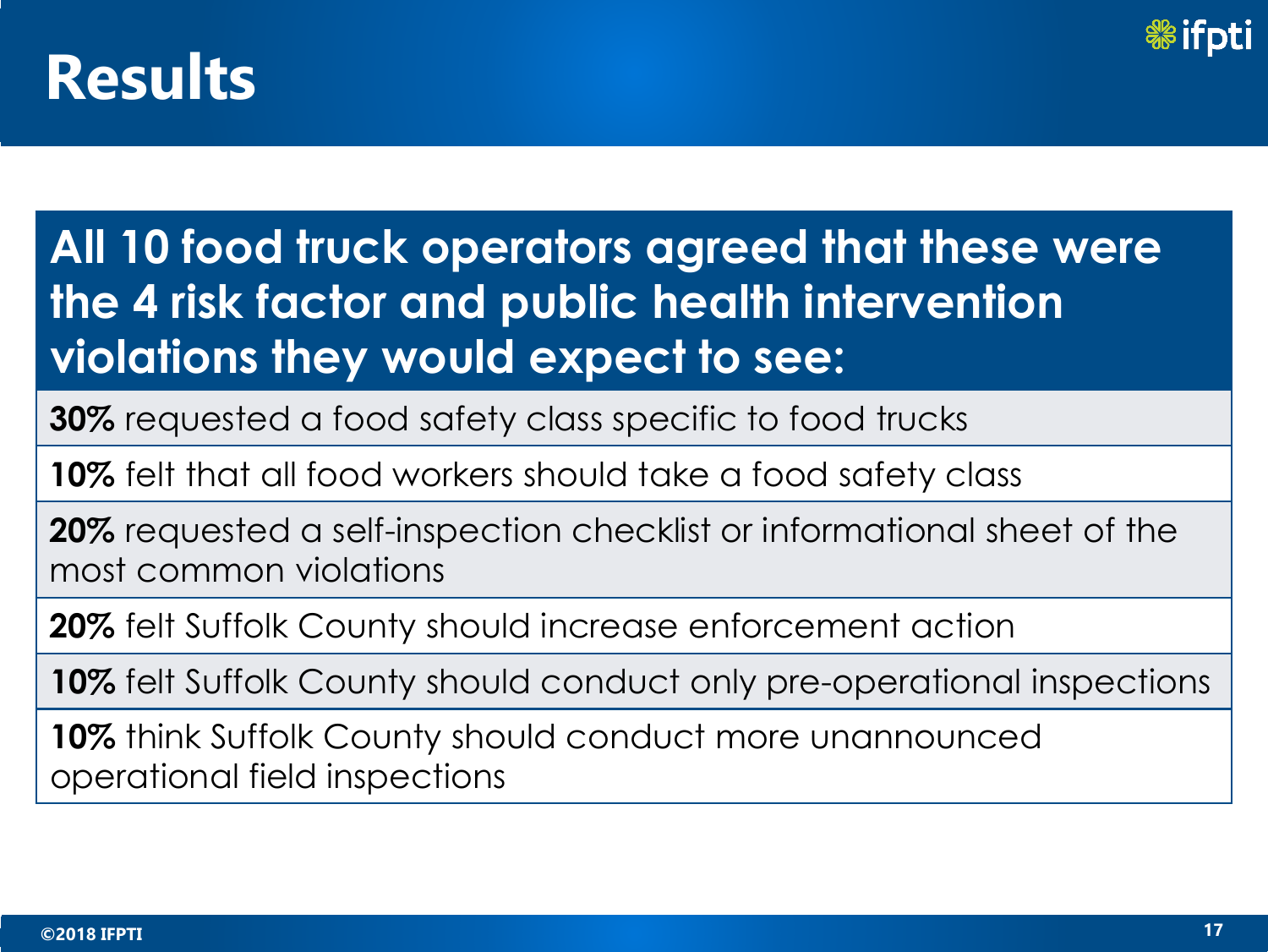

## **What do food truck operators think that they can do to decrease violations and improve food safety?**

**40%** felt that many truck operators know the rules but are not following them

**20%** felt that they should allow more time for set up

**30%** felt that operators only care about making money

**10%** felt that menus should be limited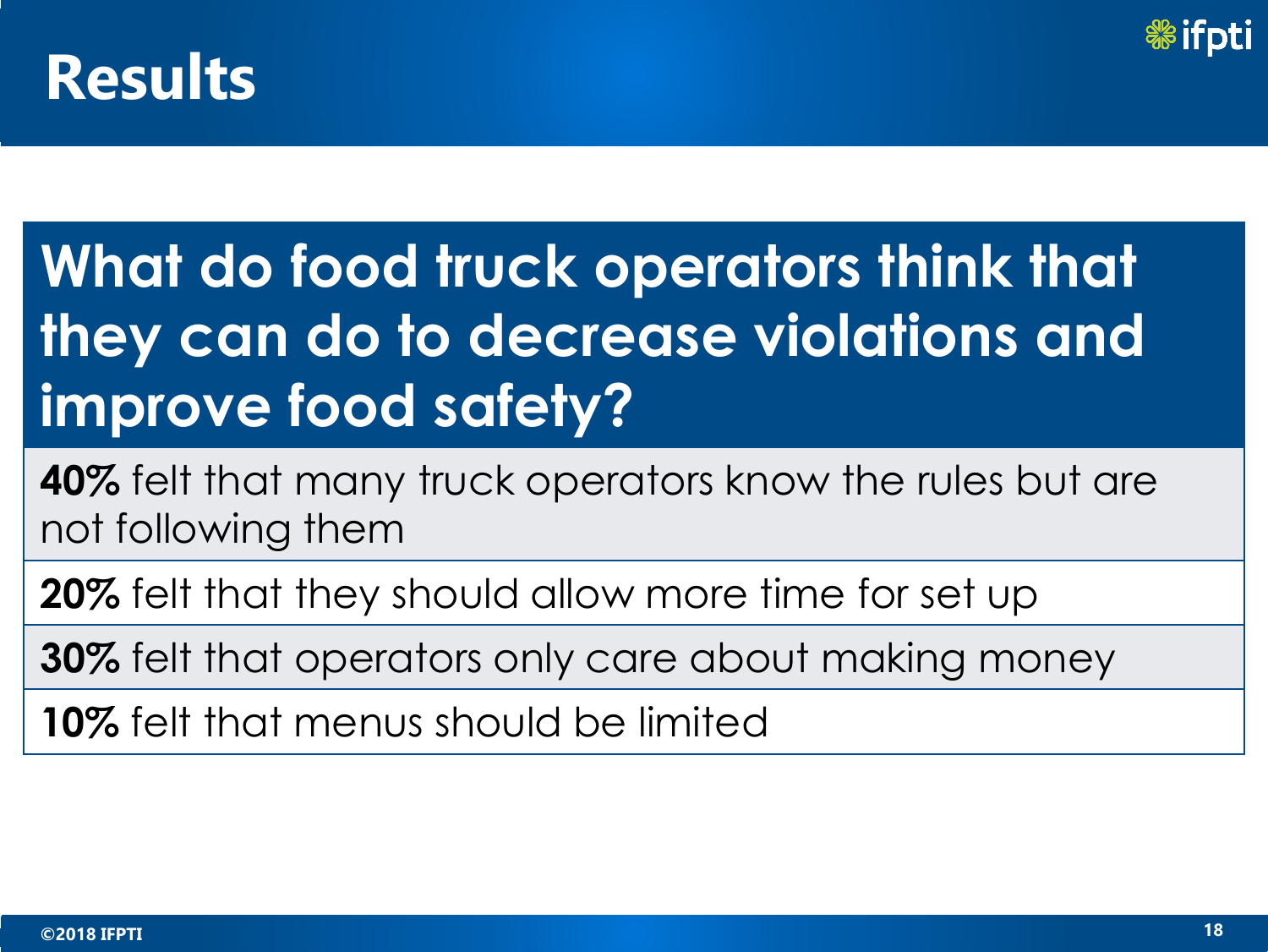

- Neighboring health departments perceived that the top 4 risk factors and public health intervention violations discussed would be the same within their jurisdictions
	- Both agencies conduct inspections by appointment and unannounced inspections during operation
	- Both agreed that conducting more unannounced operational inspections would result in greater compliance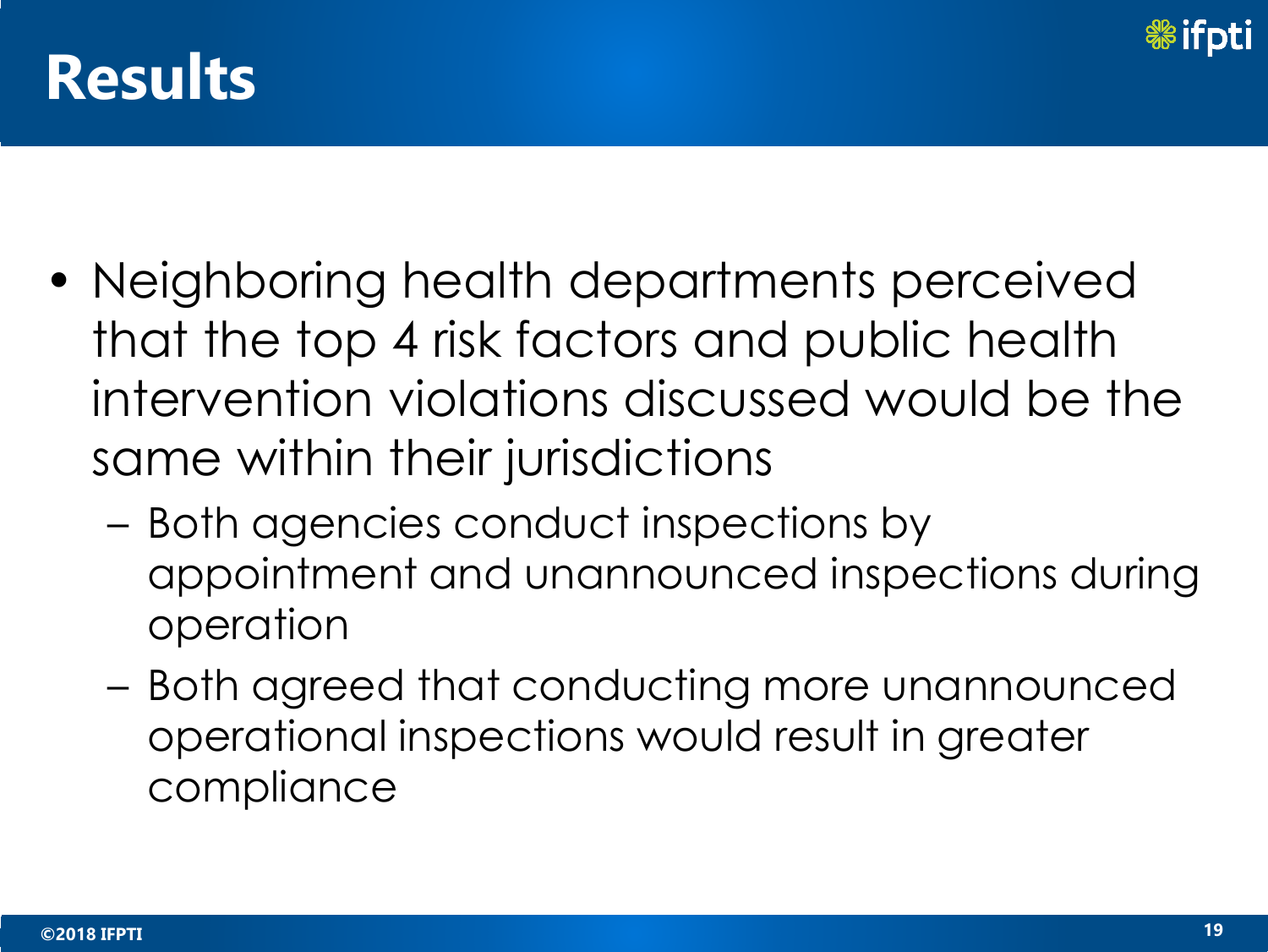

## **Conclusions**

- Knowing the most commonly cited risk factors and public health intervention violations may provide information for Suffolk County to improve its food truck inspection program
	- Both food truck operators and neighboring regulatory agencies provided valuable suggestions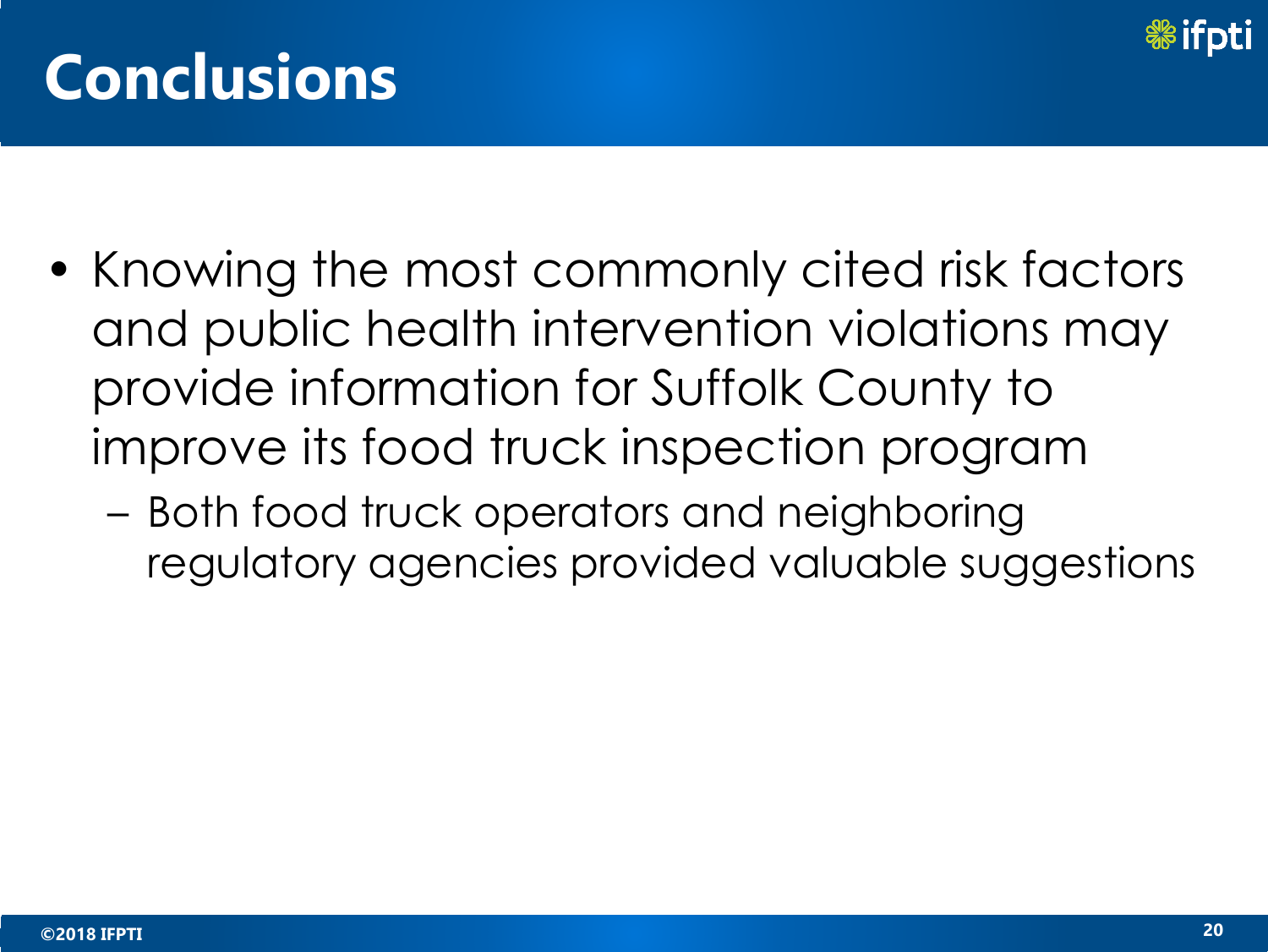

## **Conclusions (continued)**

- Common food truck risk factor and public health intervention violations coincide with what truck operators and neighboring health department jurisdictions perceive as most common
- Majority of inspections conducted are scheduled in advance in jurisdictions contacted
	- May not provide full picture of operation
	- Fewer opportunities to educate operators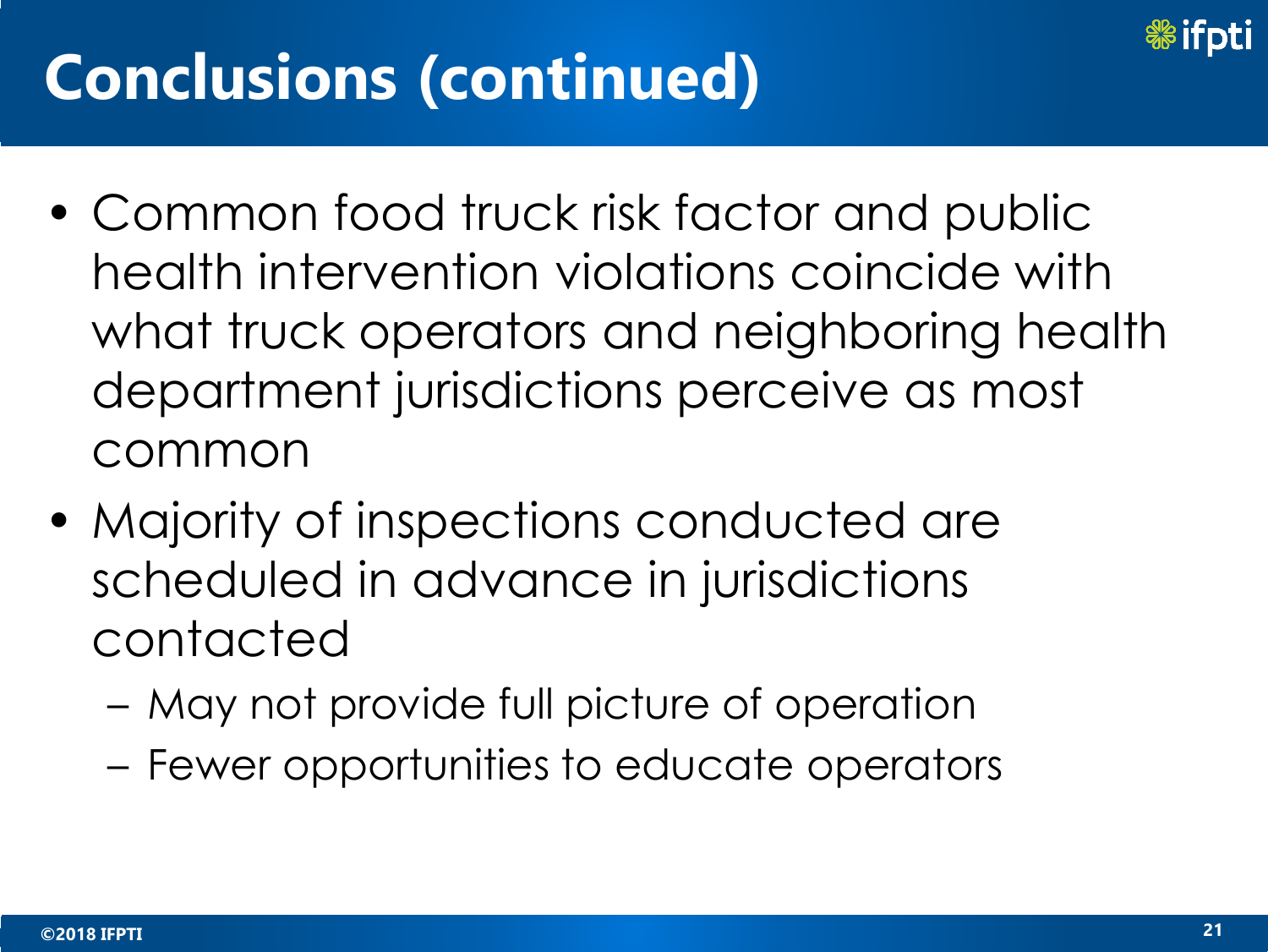

### **Recommendations**

- 1. Provide food safety class specific to food trucks
- 2. Create self-inspection checklist for operators
- 3. Create an informational poster
- 4. Conduct annual unannounced operational inspections in the field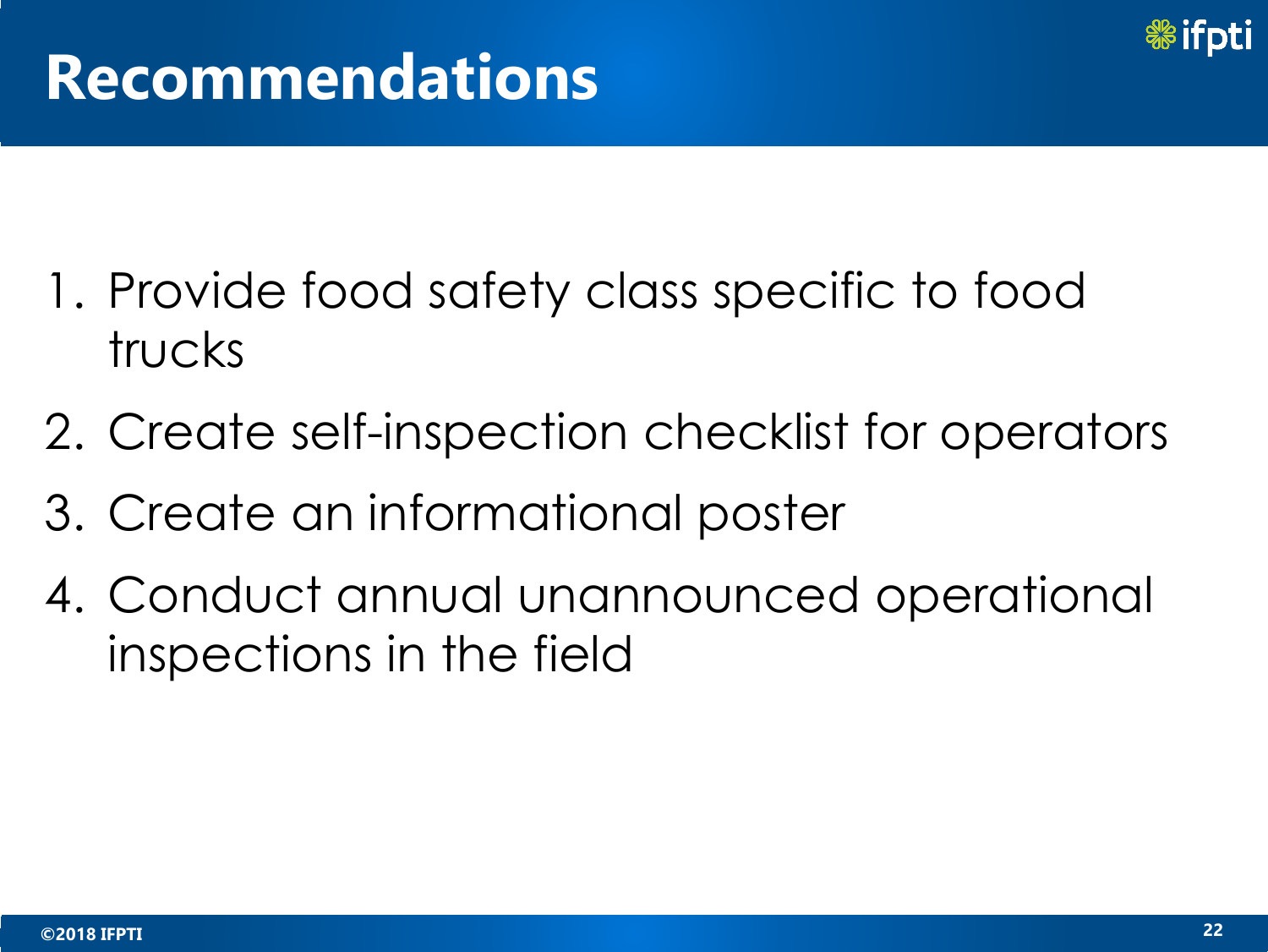

## **Acknowledgements**

- Suffolk County Department of Health Services, for allowing me to participate in Cohort VII
- Chris Sortino, Chief Public Health Sanitarian, Suffolk County DHS, for encouraging participation in programs like IFPTI
- Doug Saunders and Paul Dezendorf for their time and patience assisting me
- IFPTI for their hard work creating this program and giving me the opportunity to participate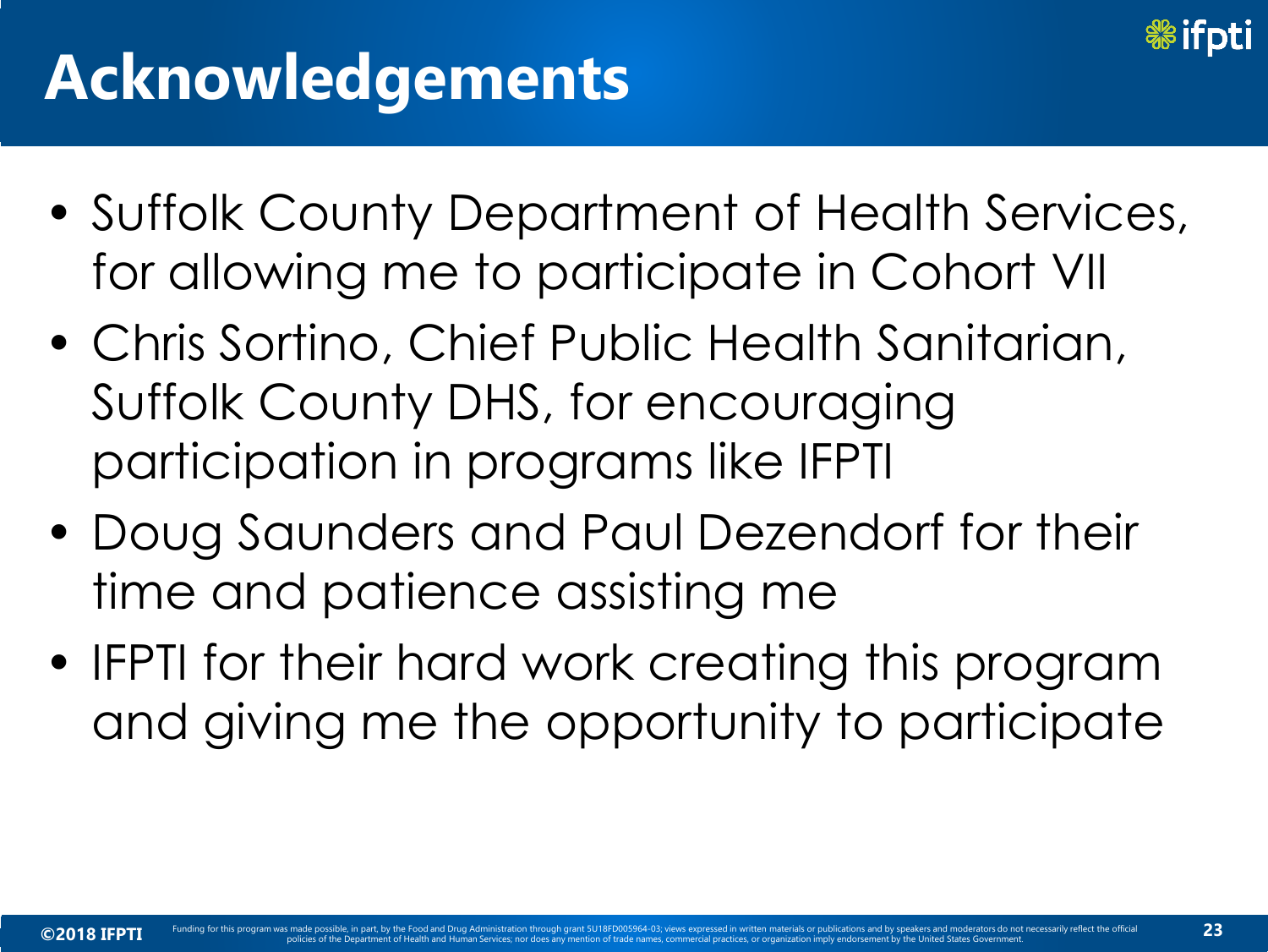

## **Acknowledgements (continued)**

• Members of Cohort VII for their daily support